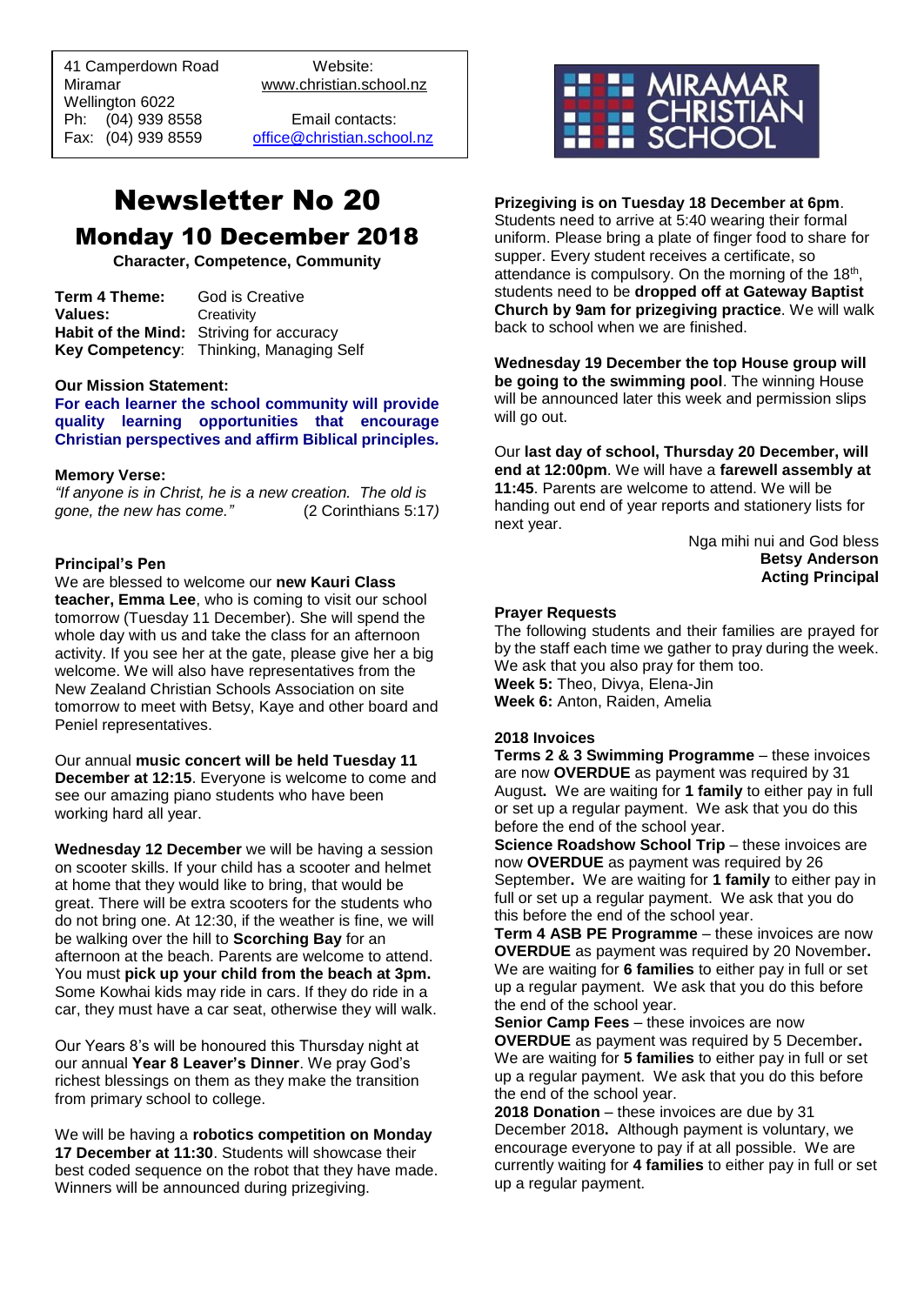# SCHOOL DIARY

| <b>Every Mon</b>       | Principals Assembly, 2:30pm               |
|------------------------|-------------------------------------------|
| <b>Every Tues/Thur</b> | <b>Wheels Day</b>                         |
| <b>Every Tues</b>      | Robotics in Kauri Class                   |
| <b>Every Wed</b>       | Subway ordered lunch (optional)           |
| <b>Every Wed</b>       | Prayer Group, Hall, 2:20pm                |
| <b>Every Thurs</b>     | Robotics in Totara Class                  |
| <b>Every Thurs</b>     | Technicraft (Yrs 7-8)                     |
| <b>Every Fri</b>       | Piano Lessons, 9:30am-12pm                |
| <b>Every Sun</b>       | 10am Gateway Baptist Church - all welcome |
| <b>December</b>        |                                           |
| Monday 10              | Assembly - Kowhai Class 2:15pm            |
| Monday 10              | BoT Mtg, 6:30pm, Rm4                      |
| Tuesday 11             | Christmas Piano Concert 12:15pm           |
| Tuesday 11             | Volunteers Thank you Lunch                |
| Wednesday 12           | Scooter Skills a.m.                       |
| Wednesday 12           | Beach Afternoon p.m.                      |
| Thursday 13            | Yr8 Leavers Dinner                        |
| Friday 14              | PE @ ASB p.m.                             |
| Monday 17              | Robotics Competition 11:30am              |
| Monday 17              | Beach Afternoon Postponement              |
| Tuesday 18             | Prizegiving Rehearsal, 9am @ Gateway      |
| Tuesday 18             | Prizegiving, 6pm @ Gateway                |
| Wednesday 19           | School starts late - 10am                 |
| Wednesday 19           | Top House Reward                          |
| Thursday 20            | Reports sent home                         |
| Thursday 20            | Term 4 ends, 12pm                         |

# **2019 MCS Working Bee**

Please note in your diary MCS will be holding a "working bee" on **Saturday 2 February,** from **10am to 2pm,** to get the school looking smart for the beginning of the school year. We need everyone involved so please come and bring your gardening equipment with you.

# **2019 Term Dates**

Term 1: Mon 4 Feb – Fri 12 Apr Term 2: Mon 29 Apr – Fri 5 Jul Term 3: Mon 22 July – Fri 27 Sep Term 4: Mon 14 Oct – Wed 18 Dec

*Please note the following dates where school will be closed in 2019: Fri 1 Feb: Teacher Only Day Wed 6 Feb: Waitangi Day Sat 13 Apr – Sun 28 April: Term 1 Holidays Fri 19 Apr: Easter Good Friday Mon 22 Apr: Easter Monday Tue 23 Apr: Easter Tuesday Thu 25 Apr: ANZAC Day Mon 3 Jun: Queens Birthday Sat 6 Jul – Sun 21 July: Term 2 Holidays Sat 28 Sep – Sun 13 October: Term 3 Holidays Mon 28 Oct: Labour Day*

**Christmas Carols Service – Salvation Army Miramar** The Salvation Army Miramar (63 Miramar Ave) are having a Christmas Carol Service on **Christmas Eve (24 Dec)** at **6pm**. All are welcome.

# **Wanted – Playgroup Coordinator**

The Family Space Miramar is seeking an **outgoing Playgroup Coordinator** to facilitate the smooth running of 3 playgroups each week (Mon, Tues & Thurs

mornings) and manage basic administrative & financial tasks. The role would suit someone who loves working with pre-school children and communicates well with parents & caregivers from all backgrounds.

## **This position is part-time (14 hours/week) and begins in late January 2019.**

Contact Phil if you're interested to receive the Job Description, Statement of Faith and Application Form for this role.

All CV's (with 2 current referees) AND completed application forms to be sent to:

[pastor@gatewaybaptist.org.nz](mailto:pastor@gatewaybaptist.org.nz)

Phil Coates: 021 236 8139 (Family Space Trust Chairperson).

**Applications close Sun 16 Dec 2018.**



**0800 What's Up?** No problem is too big … or too small. FREE helpline for 5-18 year olds. Phone and Web Chat counselling. Call 0800 WHATSUP (0800 942 8787) Mobile or landline: Monday to Friday 12pm-11pm, or Saturday and Sunday 3pm-11pm. What's Up Web Chat: [www.whatsup.co.nz](http://www.whatsup.co.nz/) Monday to Sunday 5pm-10pm.



## **The Rock Academy Dec/Jan Holiday Programme**

Last minute Christmas shopping? Send your littles one to us for some musical fun while you finish off the year in style. Ages 6 to 16.

## **December 2018 dates:**

Wednesday 19th to Friday 21<sup>st</sup>. Book in November for your **early bird discount.**

#### **January 2019 dates:**

Wed 23rd to 25th Frid and Mon 28th to Wed 30<sup>th</sup>.